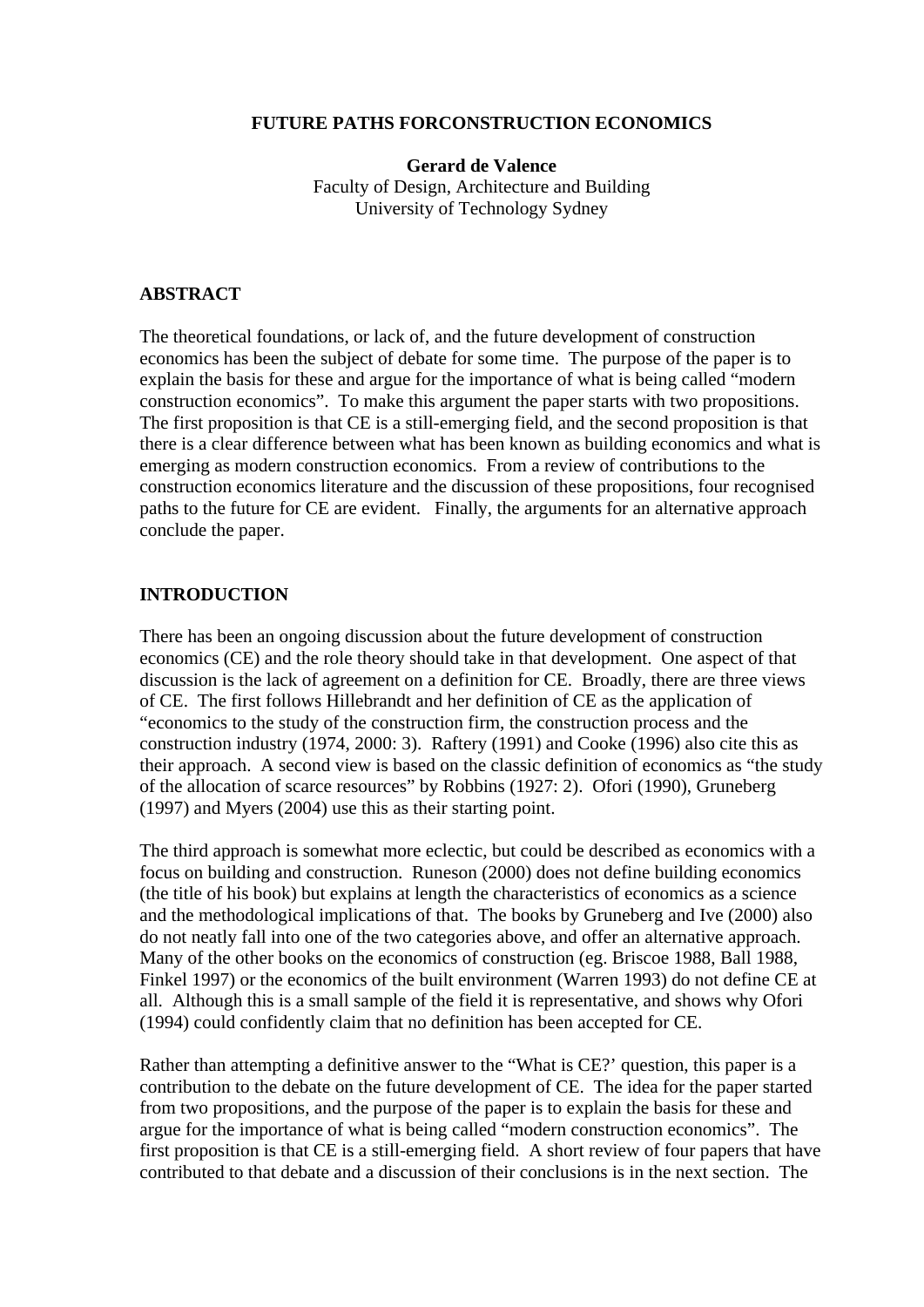second proposition is that there is a clear difference between what has been known as building economics and what is emerging as modern construction economics. To elaborate that proposition there is another short review of some recent books in the field in section three. From this discussion four possible paths to the future for CE are evident. Finally, the arguments for an alternative approach conclude the paper.

An aspect of this debate is the gap between the practice of CE, by quantity surveyors, cost consultants and consulting economists who do life-cycle costing, investment appraisal and cost-benefit analyses, and CE research done mainly by academics. It would be fair to say that the debate over future development of CE and its theoretical foundations is not a major concern for practicioners. But is it really a concern for CE academics? If it is, what is being done about it, and if not why not?

### **CONTRIBUTIONS TO THE DEBATE**

First, the proposition that CE is a still-emerging field. This idea can be traced back to the book by Bon (1989) and was taken up by Ofori (1994). Also, comments by Bon (2001) and Myers (2003) put forward the view (in different ways) that CE has not established itself as a distinct discipline. Finally, a paper by Brochner (2002) is reviewed.

The idea that building economics has yet to establish itself as a discipline begins with Bon's 1989 book *Building as an Economic Process: An introduction to building economics.* In the Preface of that book he stated: "my main purpose is to provide the foundations of a theoretical framework that will inform further development of building economics", and this will be "a first step toward a consistent framework for an explanation of economising behaviour in the building arena" (xiii). The five chapters in the book covered building economics, capital theory, the building process, business and building cycles and suggestions on future research. Further, the "objective of this book is to assemble in one place those concepts that may contribute to the development of building economics as a distinct discipline" (Bon 1989: 25).

In Bon's note on 'The future of building economics' the argument from the 1989 book was restated, the future being "in fields like corporate real estate and facilities management" (Bon 2001: 256). While the future has turned out to be rather more complex than that statement implies, the significance of topics connected to facilities management such as building use and reuse decisions has increased greatly over the last decade, and this has been accompanied by a growth in importance of building life-cycles. As Bon put it "buildings will be designed and constructed with the entire building process, that is, the whole building life, in mind" (2001: 256), again reprising his ideas from 1989. This view was echoed by Myers (2003) in his conclusion that the 'sustainability agenda' was central to the future of building economics.

The next contribution was from Ofori (1994) and his view that construction economics has not yet developed to the point where it could be recognised as a distinct part of general economics. The main reason for this was the lack of consensus on the "main concerns and contents" and more importantly it lacked a "coherent theory" (1994: 304). Interestingly, there were no challenges to either the comments or conclusions in Ofori's paper from construction economists. As an aside, in that paper Ofori also argued for the term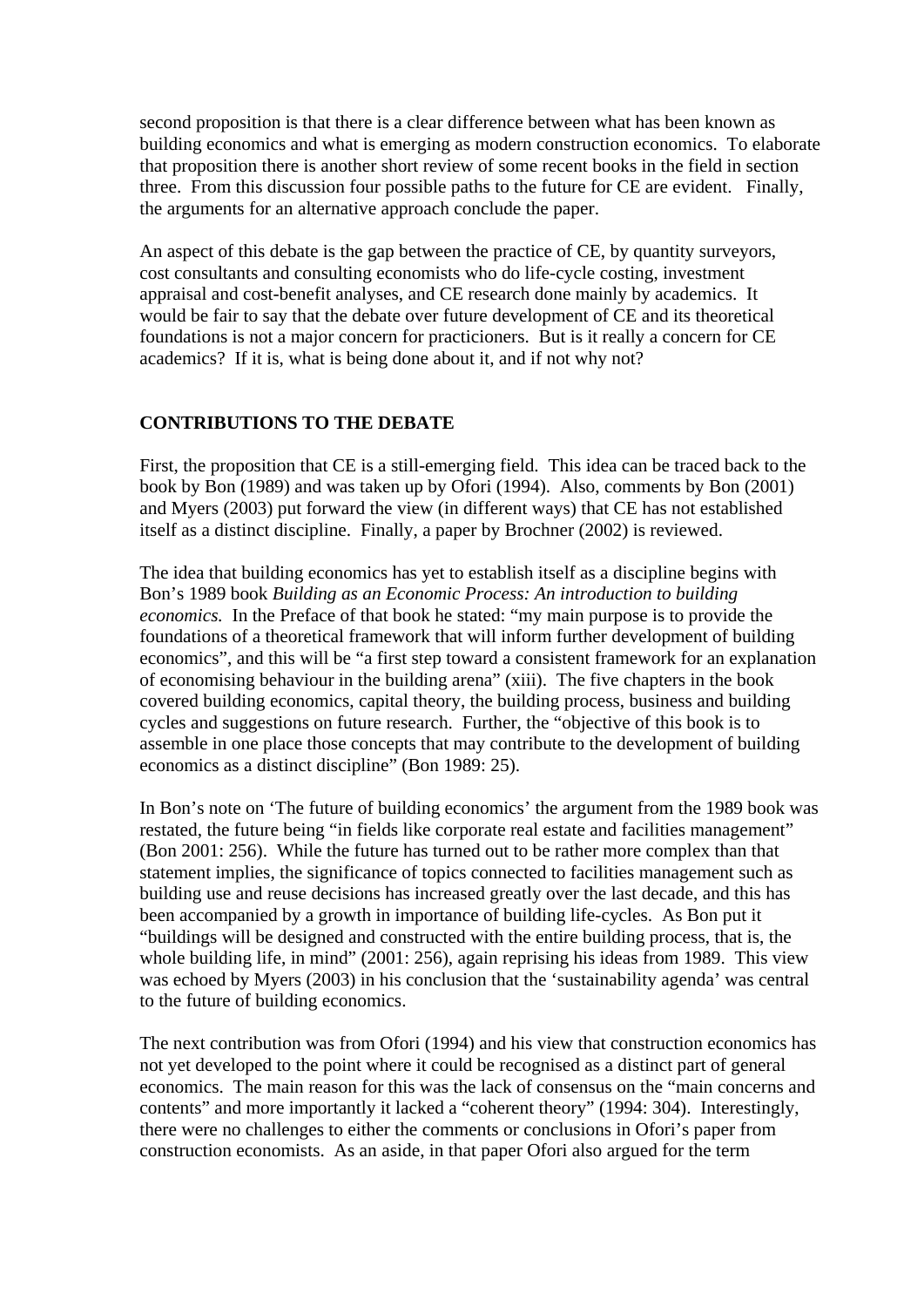'construction economics' as preferable to 'building economics' because of its wider scope (1994: 296).

Brochner (2002) takes a different view to the ones above. His paper (a Keynote at a CIB W55 Symposium) was about linking building economics to facilities management (FM), but the comments about applying economic theory are very appropriate. He starts by observing that "progress in the field of building economics has been tied to increasing sophistication in analyzing and predicting cost and time of projects or in the analysis of macro data for the construction sector in various economies", but then asks where building economics should be heading. He answers "certain types of economic theory are useful for not only providing ideas for restructuring commercial relationships in the sector, but also for predicting the relative sustainability of new patterns" (2002: 1).

The issue Brochner addresses is whether building economics has a role to play in reforming the industry. He suggests that proposals to change the way the industry works have come from sociology and psychology and "building economists appear to have been timid" in their application of economic theory:

is the application of economic theory a small niche with diminishing relevance to a larger community of researchers and industry practitioners? On the other hand, how far can construction management research proceed if it is based exclusively on case studies, interviews and e-mail questionnaires, with few strong attempts at theory building, somewhat lax in assumptions that are clearly spelled out and where the reasoning is weak on testable predictions? It can be argued that we need more economic analysis if we wish to create a better industry in the sense of finding commercial patterns that brings the activities of firms closer to customer preferences, managing scarce resources in consonance with sustainable growth (Brochner 2002: 2).

Brochner then identifies two forces transforming the construction industry, firstly the development of information and telecommunications technologies, and secondly deregulation. Partly in response to these forces economic theory has developed new approaches to information, institutions and incentives, particularly network economics. From this base four topics for building economics are discussed: access to and use of quantitative data; signalling in real estate markets; incentives for growth; and, education and competence. Through the discussion there is an emphasis on the importance of incentives for innovation, and the need for a better understanding of these incentives for both firms and individuals in the industry.

Brochner concludes "There is reason to believe that a closer engagement with economic theories of industrial organization will provide both public and private policymakers with a better understanding of incentives for efficient use of scarce resources in the construction and management of facilities" (2002: 7).

The fourth contribution was from Myers (2003), in a paper that follows on from Ofori (1994) and Bon (2001). In his analysis of the syllabus content of quantity surveying, construction management and civil engineering courses at 10 UK universities he followed Ofori's division of the discipline into two types of construction economics: construction industry economics, concerned with the application of economic theory; and construction project economics, concerned with cost planing and control, life cycle costing and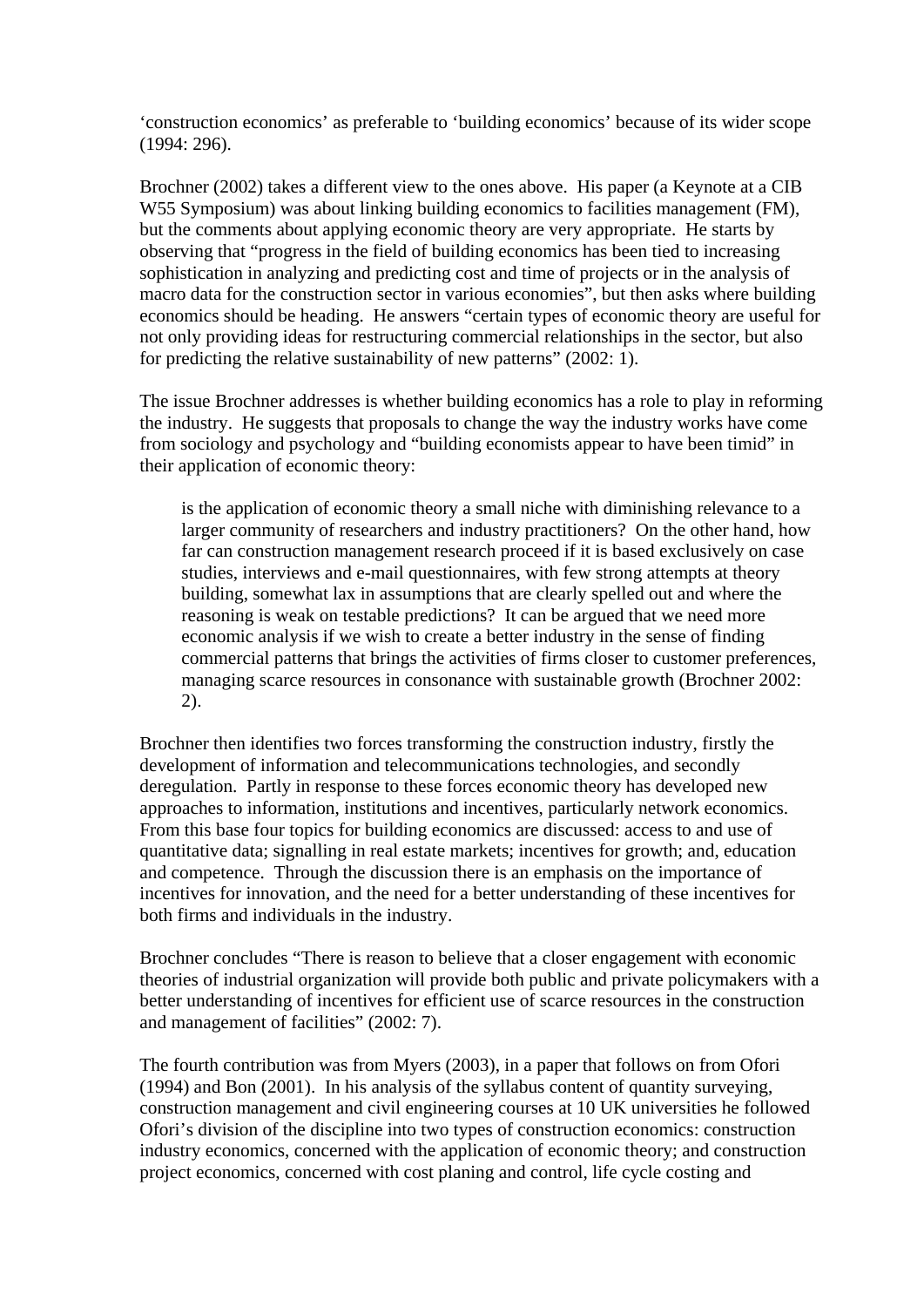investment analysis. Myers found that this distinction was reflected in the courses being offered, with the emphasis typically on one or the other of these, and thus "construction economics continues to lack any coherent conceptual structure" (2003: 103).

Myers then goes on to argue for a rethinking of CE, purposely echoing the language of the Egan Report (1998). The courses he surveyed do not "concern themselves with the messages generated by Government reports – in particular those, implicitly or explicitly, recommending a sustainable outcome" (2003: 104). The future of CE in Myer's opinion will be based on sustainability, and this will provide both a common purpose and conceptual approach, thus solving the two major problems identified by Bon and Ofori in their papers.

### **RECENT WORKS**

There are many building economics and/or construction economics texts. These include Briscoe (1988), Ofori (1990), Raftery (1991), Warren (1993), Shutt (1995), Cooke (1996), Gruneberg (1997), Runeson (2000), Hillbrandt (2000), Ball (2004) and Myers (2004). In every case there is an introduction to some basics of modern microeconomics followed by the development of a demand-supply model, and usually a chapter or two on the macroeconomic environment for building and construction. How much room is given to each of these topics varies, but they all have in common the intent of providing undergraduate students with a solid grounding in economic theory and its application to the building and construction industry. That said, some of these books are more project based (eg. Briscoe, Shutt, Hillebrandt) and others more industry based (eg. Warren, Gruneberg, Runeson).

There are a further two books on the economics of the construction industry by Ive and Gruneberg (2000) and Gruneberg and Ive (2000), both rather more advanced than those cited above and in parts dealing with acute theoretical issues. For example, some of the analysis is based on the ideas on value and distribution of Sraffa (1960), and is carried out with particular attention to the relationship between value and labour in the construction industry. These books do put an alternative view of building economics forward, and in places argue strongly for a re-evaluation of some of the ideas found in traditional building economics (for example, their view of the industry as three separate markets with little substitution or crossover found on both the demand and supply sides).

The other content of these books shows considerable variation, based on the individual author's emphasis on certain aspects of the building and construction industry. For example, Myers includes transaction costs, Ofori includes management issues and Runeson has a chapter on the labour market. Table 1 attempts to summarise the chapters and topics found in these books in order to allow a rough comparison.

Table 1 is neither comprehensive nor completely accurate. It is not comprehensive because there are many topics covered by one or two authors that have not been included (eg. takeovers in Ball 1988, elasticities in Cooke 1996, bidding theory in Runeson 2000, sustainability in Myers 2004), and it is not completely accurate because it is a broad classification that does not take into account the many differences between authors in their individual approach to a topic or indeed differences in their definition or delineation of specific topics. However, it is a useful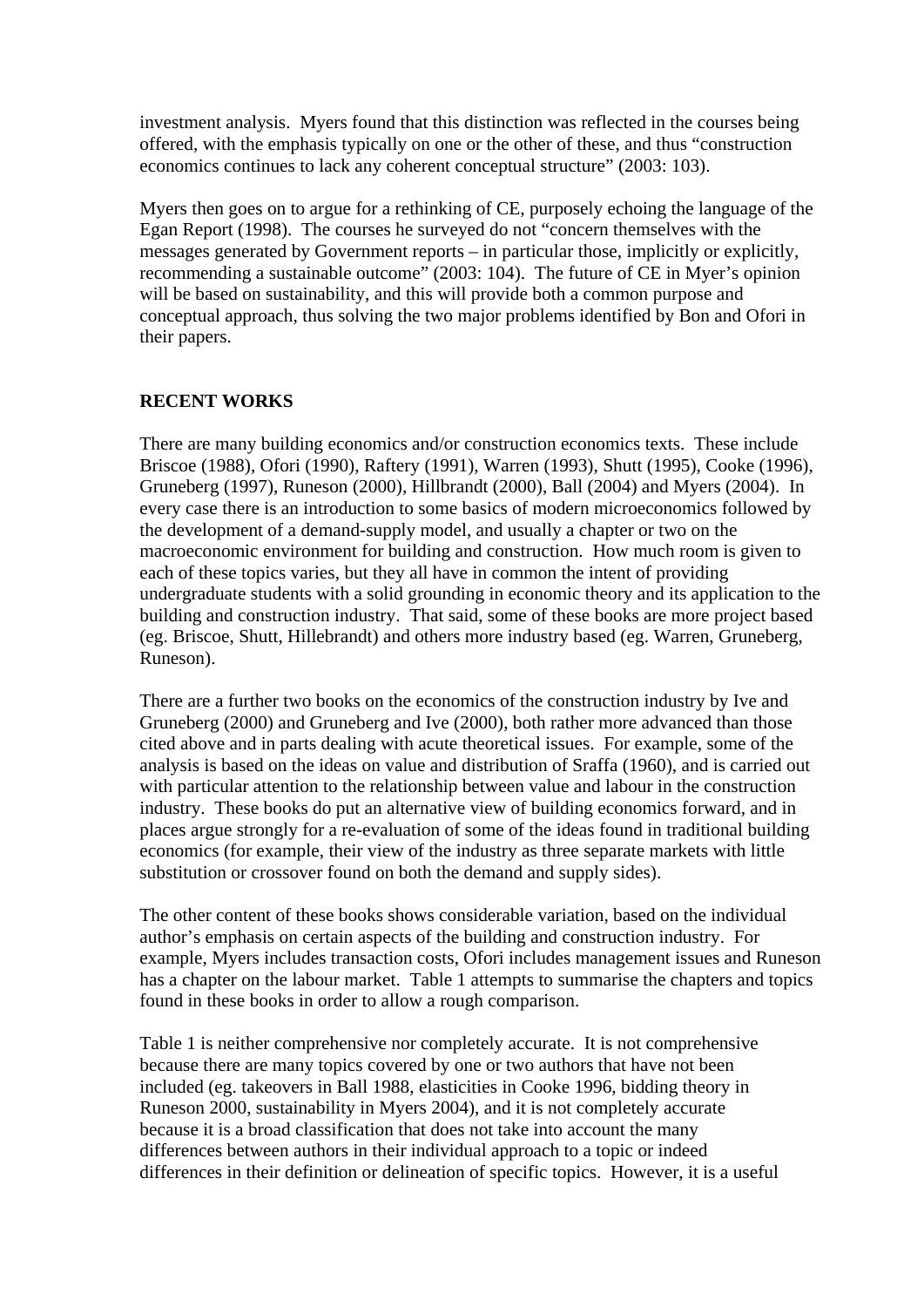a guide to what these books cover and the similarities and differences between them in their contents. While basic micro and macroeconomics are typically covered, authors clearly make choices about the range of topics that they include.

| radio 1. Topics found in the and combinies of construction books |                                                 |
|------------------------------------------------------------------|-------------------------------------------------|
| Topics                                                           | <b>Authors</b>                                  |
| Macroeconomic topics                                             |                                                 |
| Aggregate demand and supply                                      | Ball, Bon, Briscoe, Cooke, Gruneberg, Myers,    |
|                                                                  | Ofori, Raftery, Shutt, Runeson, Warren          |
| Business and building cycles                                     | Ball, Bon, Briscoe, Cooke, Finkel, Hillebrandt, |
|                                                                  | I&G, Ofori, Raftery, Runeson                    |
| Construction and investment                                      | Bon, Finkel, Gruneberg, I&G,                    |
| Growth and development                                           | Cooke, Myers, Ofori                             |
| Productivity                                                     | Briscoe, Finkel, I&G                            |
|                                                                  |                                                 |
| Microeconomic topics                                             |                                                 |
| Inputs and costs                                                 | Cooke, Gruneberg, Hillebrandt, Myers, Ofori,    |
|                                                                  |                                                 |
|                                                                  | Raftery, Warren                                 |
| Revenues and profits                                             | Hillebrandt, Raftery, Warren                    |
| Labour market and wages                                          | Finkel, Gruneberg, Hillebrandt, I&G, Runeson    |
| Contracting system                                               | Gruneberg, Hillebrandt, I&G, Ofori              |
| Cost benefit analysis/appraisal                                  | Briscoe, Cooke, Gruneberg, Shutt                |
|                                                                  |                                                 |
|                                                                  |                                                 |
| Industry economics topics                                        |                                                 |
| Market structure                                                 | Ball, Briscoe, Cooke, G&I, Myers, Runeson       |
| <b>Construction markets</b>                                      | G&I, Hillebrandt, Warren                        |
| <b>Transaction costs</b>                                         | G&I, Myers,                                     |
| Theory/role of firms                                             | Ball, Briscoe, G&I, Hillebrandt, Myers,         |
|                                                                  | Raftery, Shutt                                  |
| Role of government                                               | Ball, Briscoe, Finkel, Ofori, Shutt             |
|                                                                  |                                                 |

Table 1. Topics found in CE and economics of construction books

Notes:

- 1. Books as listed in Section 5 'Recent Works', except Bon (1989), Finkel (1997)
- 2. G&I is Gruneberg and Ive (2000), I&G is Ive and Gruneberg (2000).

The number of authors and topics that have been listed under industry economics, called organisation economics in the US, is interesting, especially in the light of Brochner's argument about the importance of topics that come from industry economics as a theoretical base for CE.

One of the other interesting things about the range of topics covered in these books is the way that many of them are not found in the CE and CM journals. Examples of this are Hillebrandt's stages of procurement and market power typology, market definition as in Gruneberg and Ive, the industry as perfectly competitive (Runeson, Cooke) or not (Ive and Gruneberg), and whether the output of the industry is a product (Ofori) or a service (Hillebrandt). These would seem to be debates that would be worth pursuing, because the discussion would contribute to our understanding of the nature of the industry, the activities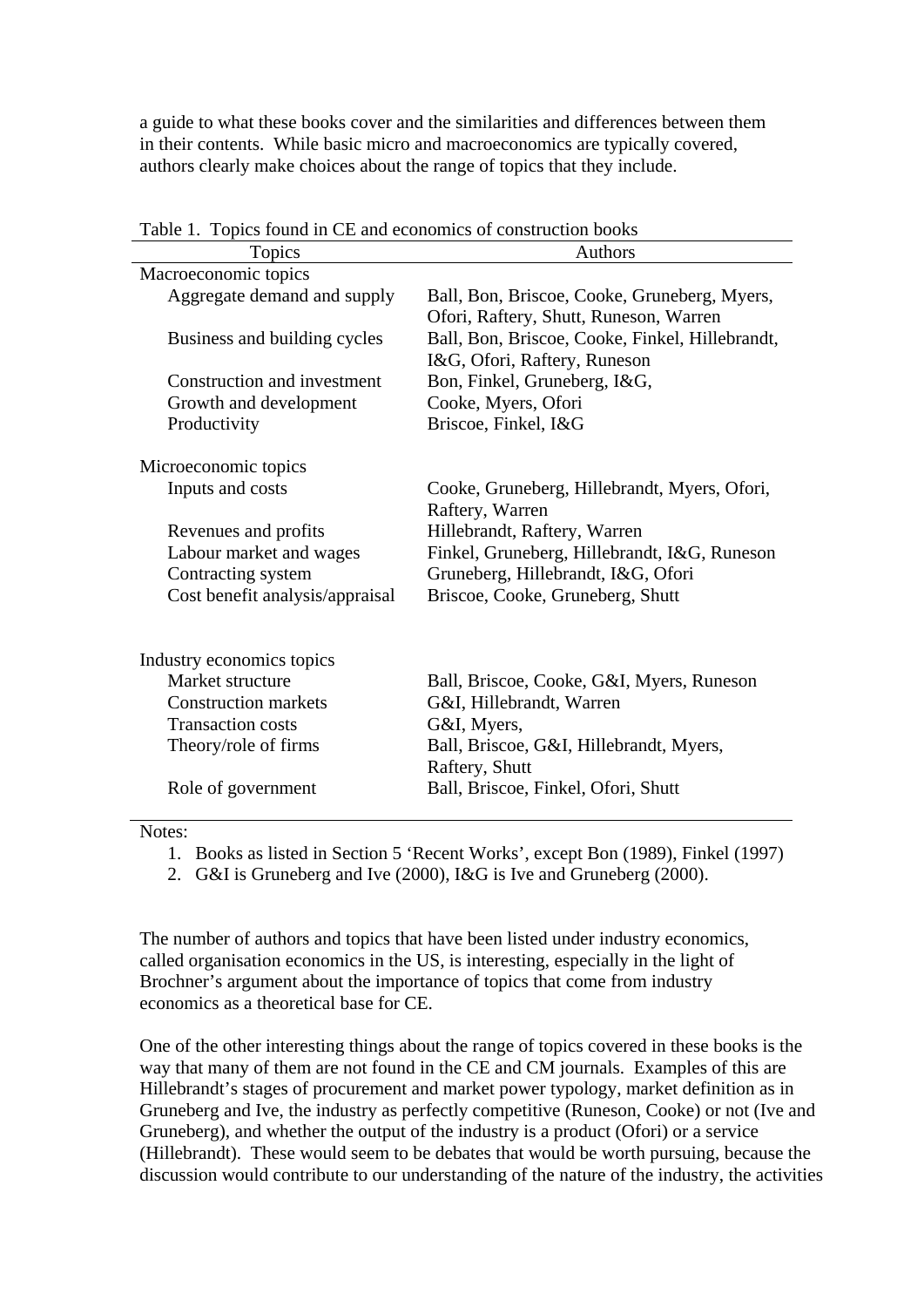undertaken, relationships between players and the theoretical foundations for CE and indeed construction management (CM). However, because these topics are not about 'research results' but rather about developing ideas, they may not be easy to get published in journals accustomed to papers based on slight survey data or ungeneralisable case studies, questionable quantitative analysis and dubious conceptual models .

# **MODERN CONSTRUCTION ECONOMICS**

The second proposition underlying this paper is that there is a clear difference between what has been known as building economics and what is emerging as modern construction economics. Traditional building economics (one of the first books to use the term was Seeley 1972) was primarily concerned with issues around project appraisal (see Marshall 1988 for a major work on investment evaluation) and cost management and planning techniques (there are many books on cost planing, eg. Ferry et. al. 1999 now in its seventh edition). This is construction project economics, to use Ofori's term. It could be argued that the three editions of Hillebrandt's major work, *Economic Theory and the Construction Industry* (1974, 1985, 2000) also belong in this category (see Myers 2003: 103), because Hillebrandt has always emphasised the project based nature of the industry and the majority of her books are devoted to microeconomic analysis.

However, it is clear that modern CE has a wider focus than this, and has stronger links to economics and economic theory. The best examples are Bon's collected papers on inputoutput modelling (2000), the books by Ive and Gruneberg (2000) and Gruneberg and Ive (2000), and Runeson (2000). These books are concerned with the economics of the building and construction industry, and reflect the wide-ranging scope of modern economics.

There has also been no further development of the integrated model linking building and property markets found in *Building as an Economic Process*. Warren (1993) is one of the few text books that covers both construction and property, but in a very general way (i.e. the economics is taken to apply to both industries in the same way, which could be debatable). If the property market is the demand side of the equation and building and construction the supply side, it would seem theories showing the linkages and the channels they operate through would be an area for development (Ball 2004 has elements of this integration).

# **FUTURE DIRECTIONS**

# **The Four Paths**

From this review of previous work four potential paths to the future for CE have been identified Two of these are the familiar construction industry economics and construction project economics that have been seen as the traditional set of topics for the field. The third is the linking of building economics to FM that Bon advocated, which could include life-cycle analysis and the sustainability agenda of Myers. In effect this is a transfer of some of the topics in construction project economics into a new category that might be called 'facility sustainability' that focuses on the application of environmental economics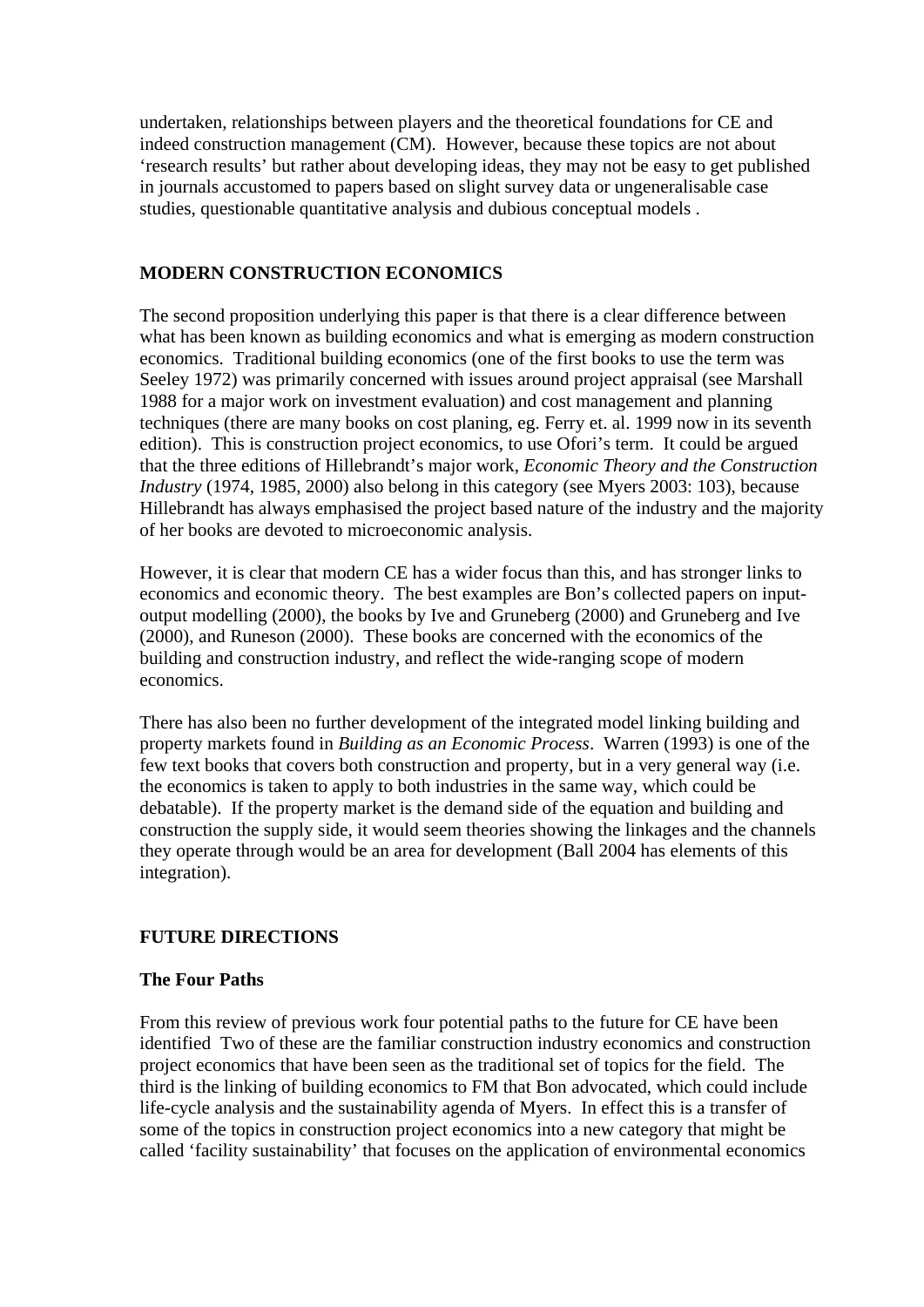to buildings. The fourth path is the 'closer engagement with economic theories of industrial organization' that Brochner argues for.

Is this a useful division of topics in CE? These potential paths have all been trodden, to one extent or another, by researchers in the field. In particular, the first three of the paths might be better described as the 'pillars' of CE, they support the field as it stands but have not so far delivered a coherent theory, or a recognised discipline. The fourth path is perhaps a pointer to another alternative.

# **An Alternative Fifth**

The range of macroeconomic theory has been expanding rapidly over the last decade or so. The emergence of a number of new theories and approaches that changed views (or at least challenged widely held views) on macroeconomic issues such as capital theory, the business cycle, and interest rates, provided alternatives to the neoclassical synthesis that had worked so well in macroeconomics for several decades, Examples of new macroeconomic theories include endogenous growth theory, with its emphasis on capital investment and innovation, real business cycle theory and the effect of supply side shocks, and evolutionary economics with its focus on capital, productivity and the dynamics of growth, and new Keynesian economics which emphasised the roles of time and capital.

All these theoretical approaches offered fresh insights into many (mainly macroeconomic) issues, and pointed to potential new research and policy directions. It should be noted that most of the ideas found in these new macroeconomic theories have not yet been applied to the building and construction industry. This would seem to offer potential for development of theoretical foundations and new research directions for modern CE.

### **CONCLUSION**

The proposition that building economics is a still-emerging field does not appear to be controversial. While this can be traced back to Bon (1989), Ofori (1994) also put forward the view that building economics had not yet developed to the point where it could be recognised as a distinct part of general economics. Still later, Bon revisited the arguments in his 1989 book, starting Bon (2001:255) with "Building economics has been long in emerging because it still lacks solid theoretical foundations", and Myers (2003) followed with another view where he suggested a coherent conceptual structure was lacking.

A different approach was taken by Brochner (2000) who suggested that there were four topics for building economics to pursue, and economic theories of industrial organization offer opportunities for analysing the construction industry. Developments in the economics of information were also suggested as a theoretical foundation for research in construction economics.

From this discussion a distinction can be made between building economics and construction economics, with the former concerned with project-level analysis so that topics associated with project costs, cash flow, life cycle and investment analysis are grouped together. The latter is concerned with economic theory and industry issues. This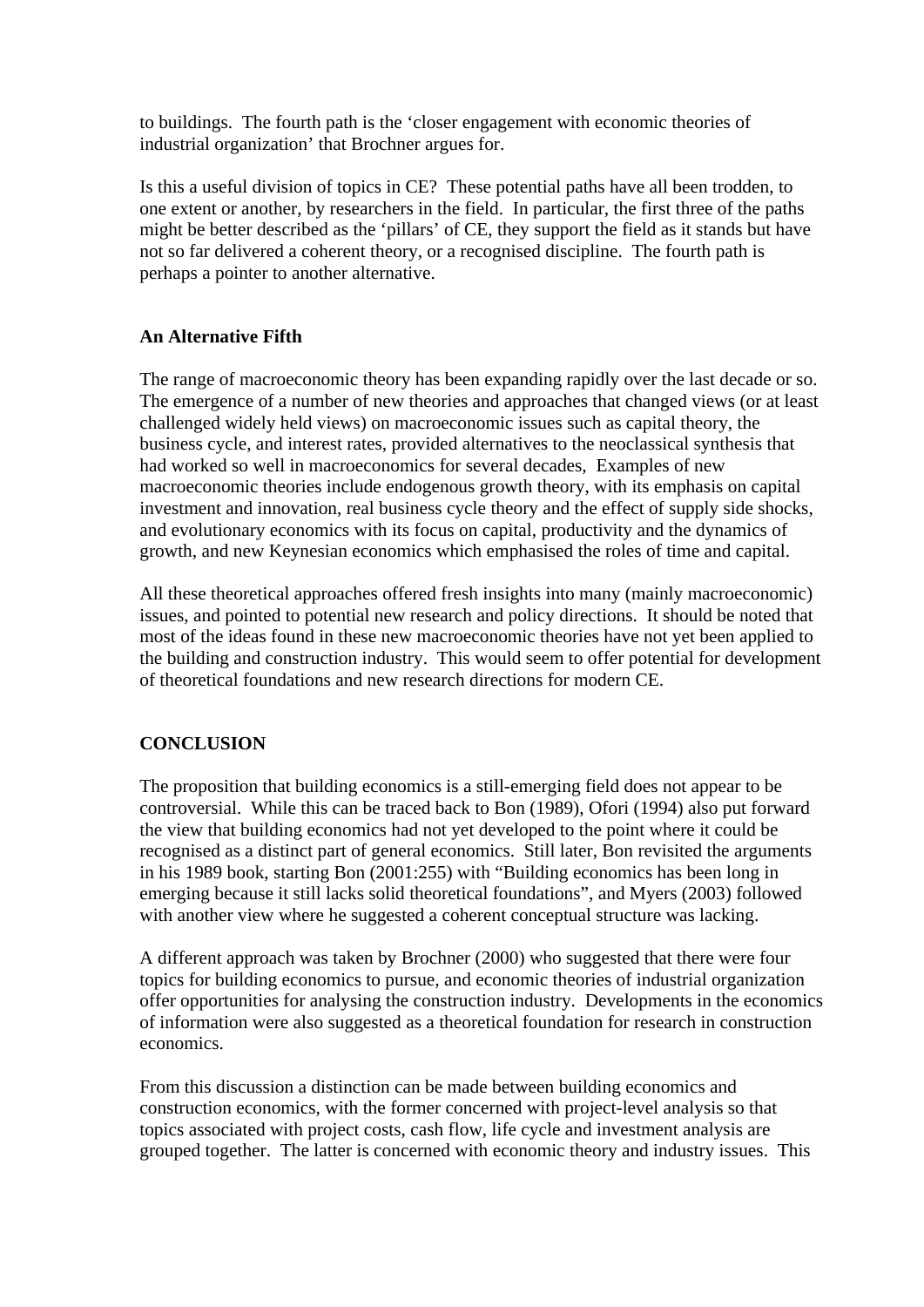would appear to be an entirely sensible distinction, and leads to the five paths identified as potential paths to the future for CE:

- 1. Building economics, or construction project economics
- 2. Construction economics, or construction industry economics
- 3. Facility sustainability, or environmental economics applied to buildings
- 4. Theories of industrial organization applied to building and construction
- 5. New macroeconomic theories applied to the building and construction

The concept of "modern construction economics" that lies behind this paper stems from this break with the past. Broadly, building economics was not overly concerned with theory but, as the spate of publications around 2000 shows, there has been a renewal of interest in a range of theoretical issues in CE. There is now an opportunity to bring this theoretical research together and push outward its frontiers into a body of theory that is unarguably for and about CE. In doing so, this would provide a firm foundation for the future development of construction economics. A list of possible topics is given in the Appendix.

Clearly CE has not, to date, developed a theoretical base that would allow a claim for it as a discipline or body of knowledge in its own right. However, CE is not a theory-free zone. Many of the papers published in the field are explicitly or implicitly based on a theoretical proposition of some sort, usually imported from another discipline such as economics, finance, management or organisational theory. Often the theory is not elaborated at length or in detail. Generally, theory is not the focus of the research, and the paper for publication is typically about the application, because journal papers tend to emphasise research results rather than theory.

Therefore there is a need for these theoretical bases to be more fully developed and elaborated for CE is to become recognised as a discipline. Indeed, a debate over what theoretical bases are available, where they could be used, and the appropriate methodology would be useful in its own right. Perhaps more important, though, would be an ongoing debate about the characteristics of the industry, projects and participants from a theoretical perspective rather than an ongoing 'accumulation of facts' from case studies and surveys.

# **APPENDIX**

The theoretical areas that might be covered in modern CE include:

Theory of the Construction Firm

Strategic, managerial and production based theories Characteristics of construction firms and role of theory Transactions costs under subcontracting Market entry and international construction Technology models and construction firms

Characteristics of Construction Markets Identifying construction firms and markets Perfectly competitive markets in construction Imperfect competition in construction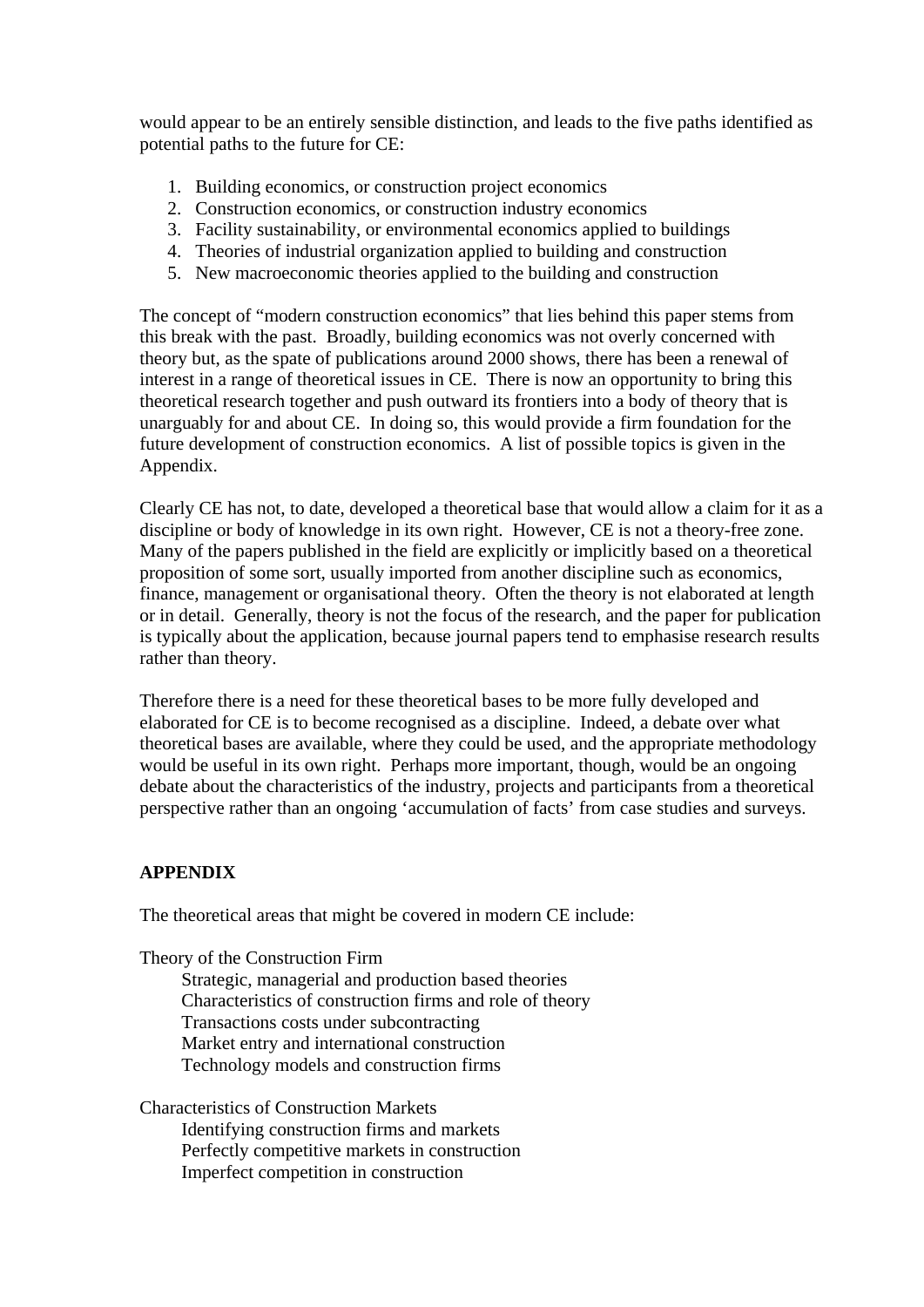Game theory in construction bidding and contracting Auction markets for construction projects Competition policy regulation of the construction industry

Projects and Procurement

Procurement and innovation Public infrastructure and private interest Advances in appraisal techniques for PPP/PFI projects Technology and project management Wicked problems and design management

Applying Macroeconomic Theory

Use of input-output data for analysis of construction industry Asset prices, monetary policy and building bubbles Growth, development and construction activity Do theories of endogenous growth, real business cycles or evolutionary economics have implications for understanding construction? The property market and demand for new building projects Infrastructure for the 'new economy' Measuring construction productivity at the industry level

### **References**

Ball, M. (2004). *Markets and Institutions in Real Estate and Construction*, Oxford, Blackwell.

Ball, M. (1988) *Rebuilding Construction: Economic change and the British construction industry*, London, Routledge.

Bon, R. (2001). The future of building economics: A note, *Construction Management and Economics*, 19, 255-8.

Bon, R. (2000). *Economic Structure and Maturity: Collected papers in input-output modelling and applications*, Aldershot, Ashgate, 2000.

Bon, R. (1989) *Building as an Economic Process: An Introduction to Building Economics*, New Jersey, Prentice Hall.

Briscoe, G. (1988). *The Economics of the Construction Industry*, London, Mitchell.

Brochner, J. (2002). *Building Economics and Facilities Management: Knowledge and* 

*Incentives*, Keynote Paper, 10<sup>th</sup> International CIB W55/W65 Symposium, Cincinnati, Ohio. Cooke, A.J. (1996). *Economics and Construction*, London, Macmillan.

Egan Report, (1998). *Rethinking Construction*, Department of Environment, Transport and the Regions, UK.

Ferry, D.J., Brandon, P.S. and Ferry, J.D. (1999). *Cost Planning of Buildings*, Seventh Edition, Malden, Mass., Blackwell Science.

Finkel, G. (1997) *The Economics of the Construction Industry*, New York, M.E. Sharpe. Gruneberg, S.L. (1997). *Construction Economics: An introduction*, Basingstoke, Macmillan.

Gruneberg, S.L and Ive, G.J. (2000). *The Economics of the Modern Construction Firm*, London, Macmillan.

Hillebrandt, P. (2000). *Economic Theory in the Construction Industry*, Third Edition. MacMillan, Basingstoke.